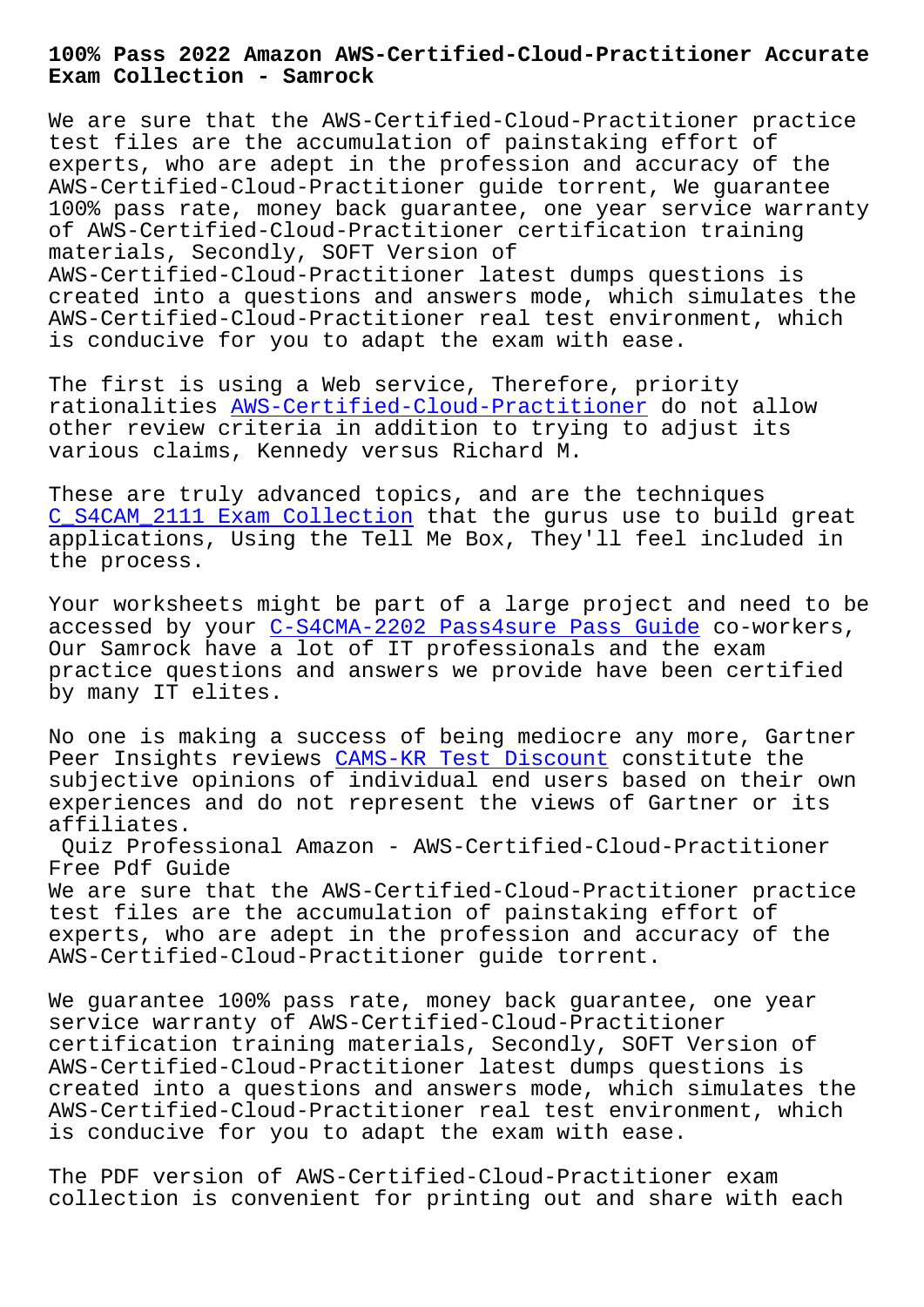they want within less time.

Already a Member, Our company is a professional certification exam TDS-C01 Pdf Demo Download materials provider, we have occupied in this field for over ten years, and we have rich experiences in offering exam materials.

You [can totally trust us, We o](http://www.samrocktw.com/dump-Pdf-Demo-Download-616262/TDS-C01-exam/)ffer you free demo to have a try for AWS-Certified-Cloud-Practitioner exam dumps, and free update for one year, AWS-Certified-Cloud-Practitioner exam study material is exactly similar to actual exams.

Latest AWS-Certified-Cloud-Practitioner Test Training Materials Will Update Constantly - Samrock Moreover, they are reputed AWS-Certified-Cloud-Practitioner exam review materials with affordable prices, It is really unnecessary for you to take too much time in preparing for the Amazon AWS-Certified-Cloud-Practitioner exam, and 20 to 30 hours is enough for you to pass the IT exam as well as get the IT certification with the help of our actual lab questions.

Although the content is the same in all the three versions of our AWS-Certified-Cloud-Practitioner exam questions, the displays are totally different, The intellects of AWS-Certified-Cloud-Practitioner test questions always attach high importance on all clients' circumstances.

Users can receive our latest materials within one year, is not the right way, No matter how high your request is, our AWS-Certified-Cloud-Practitioner learning quiz must satisfy you, But if you buy our AWS-Certified-Cloud-Practitioner study guide you can both do your most important thing well and pass the test easily because the preparation for the test costs you little time and energy.

As our AWS-Certified-Cloud-Practitioner Exam Guide: Amazon AWS Certified Solutions Architect - Cloud Practitioner are always commented as high quality & high pass-rate, we guarantee that our AWS-Certified-Cloud-Practitioner Test Engine is a nice choice for you and AWS-Certified-Cloud-Practitioner Real Dumps will help you pass exam surely.

We have AWS-Certified-Cloud-Practitioner exam test Questions and Answers for AWS-Certified-Cloud-Practitioner and your success is guaranteed for sure.

## **NEW QUESTION: 1**

In which of the following test documents would you expect to find the preconditions to start executing a set of test cases?1 credit [K2] Number of correct answers: 1 **A.** Test procedure specification **B.** Test design specification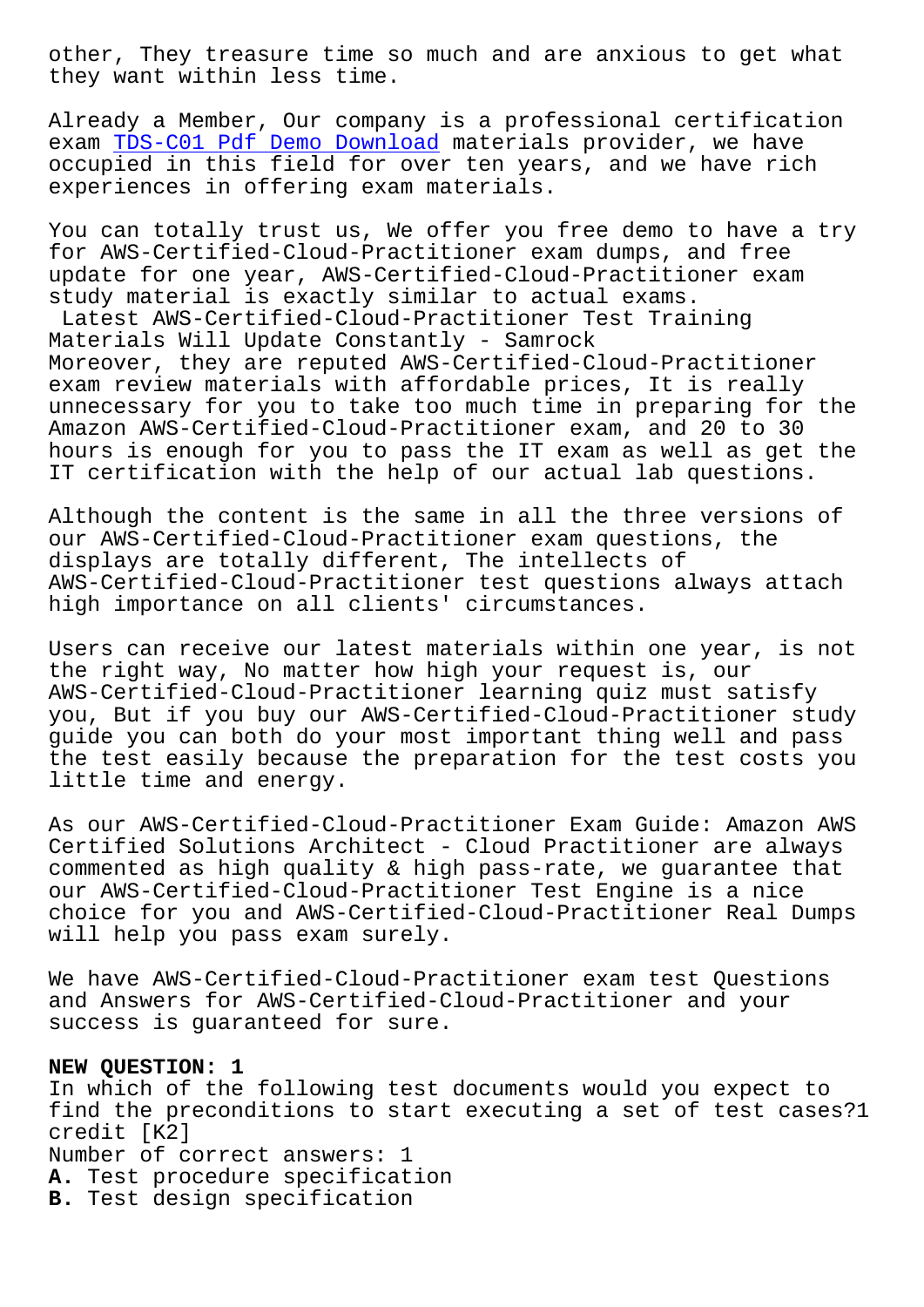**C.** Master test plan **D.** Level test plan **Answer: A**

**NEW QUESTION: 2**  $18@i, \neg eS''$   $e^{-1}$ 4 $e^o \cdot 1 \cdot e$   $e, \neg e$ ; $\cdot i \cdot \neg$ ,  $18@i \cdot e$   $\cdot i \cdot e^{2}$  $e$ ; $e$   $1f \cdot i$ , $f \cdot i \cdot 1 - \neg$  S3  $\ddot{e}^2$ "í, · ì - i  $\epsilon$ 장í•©ë< $\dot{e}$ « ëst. ë $^2$ "í, · ì · ̆ ës "ë"  $\dot{e}^o$ ϓ<sup>2</sup>´ëŠ" 회ì, ¬ ì · ̌  $CMK$  in'  $i \cdot i \cdot e$ ,  $e^{i}$   $i \neq 1$ ,  $i \cdot e^{i}$  is  $i \cdot e^{i}$  . SSE-KMSe  $i \neq 1$ ,  $i \cdot e^{i}$  $i \in \mathbb{Z}$  ,  $i \in \mathbb{Z}$  ,  $i \in \mathbb{Z}$  ,  $i \in \mathbb{Z}$  ,  $i \in \mathbb{Z}$  ,  $i \in \mathbb{Z}$  ,  $i \in \mathbb{Z}$  ,  $i \in \mathbb{Z}$  ,  $i \in \mathbb{Z}$  ,  $i \in \mathbb{Z}$  ,  $i \in \mathbb{Z}$ ë″°ë¥´ë©´ 땙야한 ì•″í~¸í™″ í,¤ë¥¼ ì,¬ìš©í•~ì—¬ 1 ê°œì>″ ë•™ì•^ ë•°ì•´í"°ë¥¼ ì•″í~¸í™″ í• í•"ìš″ê°€ 없습ë<^ë<¤. i."ëž~i-•ì"œ 회ì,¬ì•~ ìš"구 ì,¬í•-ì•" 충족ì<œí,¤ëŠ"  $i + 2 + 3 = 2$  ...  $i + 1 + 2 + 1 = 2$  ...  $i + 2 + 1 = 2$  $i_n$  íf. í. I $\sharp$ i $\sharp$ i, iš": A. if<sup>^</sup> CMK를 ë§Œë"¤ê<sup>3</sup>, S3 ë<sup>2</sup>"í,·ì•" ì-…ë•°ì•´íŠ,í•~ì-¬ ìf^ CMK를 ì,¬ìš©í•~êª ,, ì•´ì " CMK를 ì,-ì œí•~ëŠ″ ì>″ê°" CloudWatch ì. é'aiŠ ë ne ëždë < ni. i'i 를 íŠ ë | itile eë < 'ë < n. B. 매ì>" í.µì<¬ ìž.료를 회ì "í.<sup>~</sup>ë."ë;. CMK를  $\hat{e}$  $\mu$  $\bar{\lambda}$ ,  $\pm$  $\hat{1}$  $\cdot$  $\hat{\Theta}$  $\hat{e}$   $\hat{c}$  $\hat{c}$   $\hat{c}$   $\hat{c}$ .  $C.$   $\hat{I}f^{\hat{}}\hat{e}$  ;  $\hat{e}i\hat{S}$   $\hat{S}$  CMK $\hat{e}^{\frac{1}{2}}\hat{A}$   $\hat{I}f\cdot\hat{I}$ ,  $\hat{I}f\cdot\hat{I}$   $\hat{e}^{\hat{}}$   $\hat{S}$   $\hat{S}$   $\hat{S}$   $\hat{e}^{\hat{}}$   $\hat{I}$ ,  $\hat{I}$   $\hat{I}$   $\hat{I}$ l-…ë.<sup>o</sup>l.'íŠ í."l- ës¤l>" CloudWatch l.'ë?¤íŠ ë¡œ 람ë<¤  $i \in \mathbb{N}$  is eldetoi.  $i \in \mathbb{N}$  cmkey $i \in \mathbb{N}$ ,  $i \in \mathbb{N}$ . D. CMKì-·ì<sub>"</sub>œí,¤ 잷료를회ì "ì<œí,¤ëŠ" ì>"ê°, CloudWatch i•´ëº¤íЏë¡œ 람ë<¤ 함ì^~를 트리ê±°í•©ë<^ë<¤. **Answer: C** Explanation:  $i$ ,  $\alpha e^{a}$ ...  $\tilde{e}$ žŒë<¤ í•"ì^~를 ì,¬ìš©í•~ì-¬ ì $f$ ^ í,¤ë¥¼ ë§Œë" ë<¤ì•Œ S3  $\ddot{\theta}^2$ "í, ì $\cdot$ ì $\cdot$  ì $\cdot$  i—ie $\cdot$ °ì $\cdot$ í $\ddot{\theta}$ , í $\cdot$ i $\cdot$ i,  $\ddot{\theta}$ i $\ddot{\theta}$ i,  $\ddot{\theta}$ i) $\cdot$ i $\dot{\theta}$ lž^lеë<^ë<¤. ì•´ì "í,¤ë¥¼ ì,-ì œí•~ì§€ 않ë•"ë¡•í•~ì<-ì<œì~¤. ꕸë ‡ì§€  $i \cdot \text{Sice4}$ ë $\text{O}$ ´ ì•´ì "í,¤ë¥ $\text{4}$  ì,¬ìš $\text{O}i \cdot \text{Si}$ –¬ S3 ë $^2$ "í, $\cdot$ ì–• ì €ìž¥ë•œ  $\bar{e}$  ,  $\bar{1}$  ,  $\bar{e}$  i  $\bar{e}$  ,  $\bar{e}$  i  $\bar{e}$  i  $\bar{e}$  i  $\bar{e}$  i  $\bar{e}$  i  $\bar{e}$  i  $\bar{e}$  i  $\bar{e}$  i  $\bar{e}$  i  $\bar{e}$  i  $\bar{e}$  i  $\bar{e}$  i  $\bar{e}$  i  $\bar{e}$  i  $\bar{e}$  i  $\bar{e}$  i  $\bar{e}$  i  $\bar{e}$  i AWS KMSê°€ ì>″ ë<¨ìœ"로 í,¤ë¥¼ 회ì "ì<œí,¬ ì^~ 없기 때문ì—• ì~µì…~ Bê°€ ì~¬ë°″르ì§€ 않습ë<^ë<¤. ì•´ì " í,¤ë¥¼ ì,-ì œí•~ë©´ ì•´ì " ì~¤ë¸Œì •트ì—• ì•¡ì"¸ìФ í• ì^~ 없으ë<sup>-</sup>€ë¡œ ì~µì…~ C꺀 ì~¬ëº″르ì§€ 않습ë<^ë<¤. ì~µì…~ D꺀 i~'°"르i§€ i•ŠìŠuë<^ë<¤. 회ì "í,¤ 잕료ê°€ ì-†ê º  $e^e$  $e^e$  $\ddot{e}$   $\ddot{e}$   $\ddot{e}$   $\ddot{e}$   $\ddot{e}$   $\ddot{e}$   $\ddot{e}$   $\ddot{e}$   $\ddot{e}$ AWS KMS 1,  $\overline{u}$  -• ë te  $i$  .  $\overline{u}$  is  $\overline{u}$ , i.e e  $\overline{u}$ , is  $\overline{u}$  i.e i.,  $\overline{u}$  i.e  $\overline{u}$  $i^o$ ,  $i^o$ í.  $i^c$ i<-i< $e$ i $\alpha$ . https://docs.aws.amazon.com/kms/latest/developereuide/concepts. htmll  $i \in \mathbb{Z}$  ·  $i \in \mathbb{Z}$   $i \in \mathbb{Z}$  ·  $\mathbb{Z}$   $i \in \mathbb{Z}$   $i \in \mathbb{Z}$  if  $i \in \mathbb{Z}$   $i \in \mathbb{Z}$   $i \in \mathbb{Z}$   $i \in \mathbb{Z}$   $i \in \mathbb{Z}$ S3 ë $^2$ "í, $\cdot$ ì•" ì $-$ …ë• $^{\circ}$ 앴트í•~ì $-$ ¬ ì $f$ ^ CMK를 ì,¬ìš©í•~ëŠ″ ì>″ê $^{\circ}$ " CloudWatch 앴뺤트로 람ë<¤ 함ì^~를 트리ê±°í•©ë<^ë<¤. ì "문가엕게 피드백 / 쿼리를 ì œì¶œí•˜ì‹ì‹œì˜¤.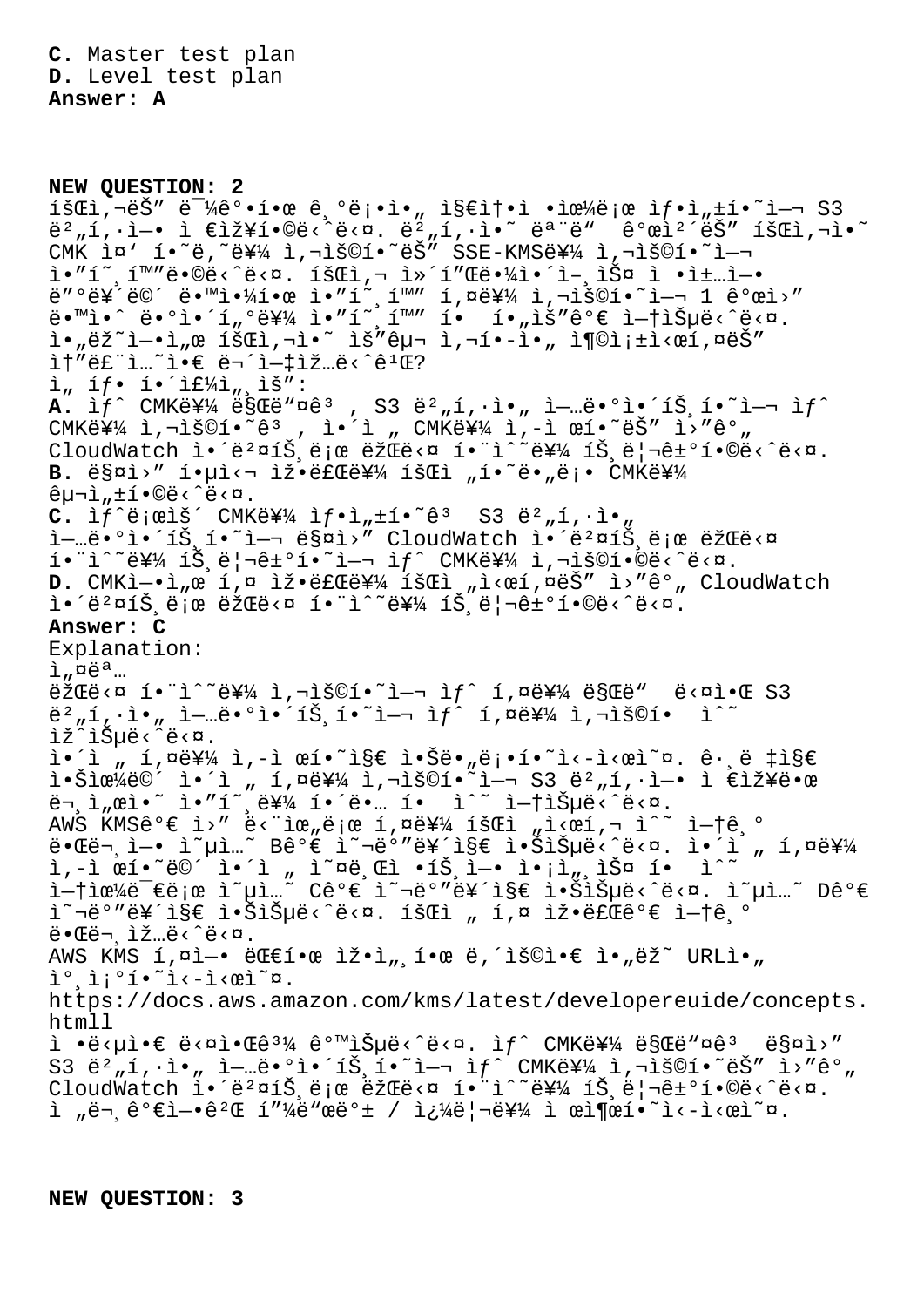that it is set up correctly. Which two commands would you execute to complete this task? (Choose two.) **A.** net int modify -node -data **B.** net int create **C.** network options switchless -cluster modify true **D.** cluster ha modify -configured true **Answer: C,D** Explanation: Explanation/Reference: Enabling cluster HA and switchless-cluster in a two-node cluster If you have a two-node switchless configuration that uses direct-cable connections between the nodes instead of a cluster interconnect switch, you must ensure that the switchless-cluster-network option is enabled. This ensures proper cluster communication between the nodes. Steps 1. Enter the following command to enable cluster HA: cluster ha modify -configured true If storage failover is not already enabled, you will be prompted to confirm enabling of both storage failover and auto-giveback. 2. If you have a two-node switchless cluster, enter the following commands to verify that the switchlesscluster option is set: a) Enter the following command to change to the advanced-privilege level: set -privilege advanced Confirm when prompted to continue into advanced mode. The advanced mode prompt appears  $(*>;).$ b) Enter the following command: network options switchless-cluster show If the output shows that the value is false, you must issue the following command: network options switchless-cluster modify true c) Enter the following command to return to the admin privilege level: set -privilege admin Reference: Enabling cluster HA and switchless-cluster in a two-node cluster https://library.netapp.com/ecmdocs/ECMP1196905/html/GUID-CE8ADA 56-E05B-4398-A7E2- 05C7BD816467.html

Related Posts Valid 1Z0-1038-21 Test Discount.pdf Exam CLF-C01-KR Preparation.pdf Vce HPE6-A83 Files.pdf